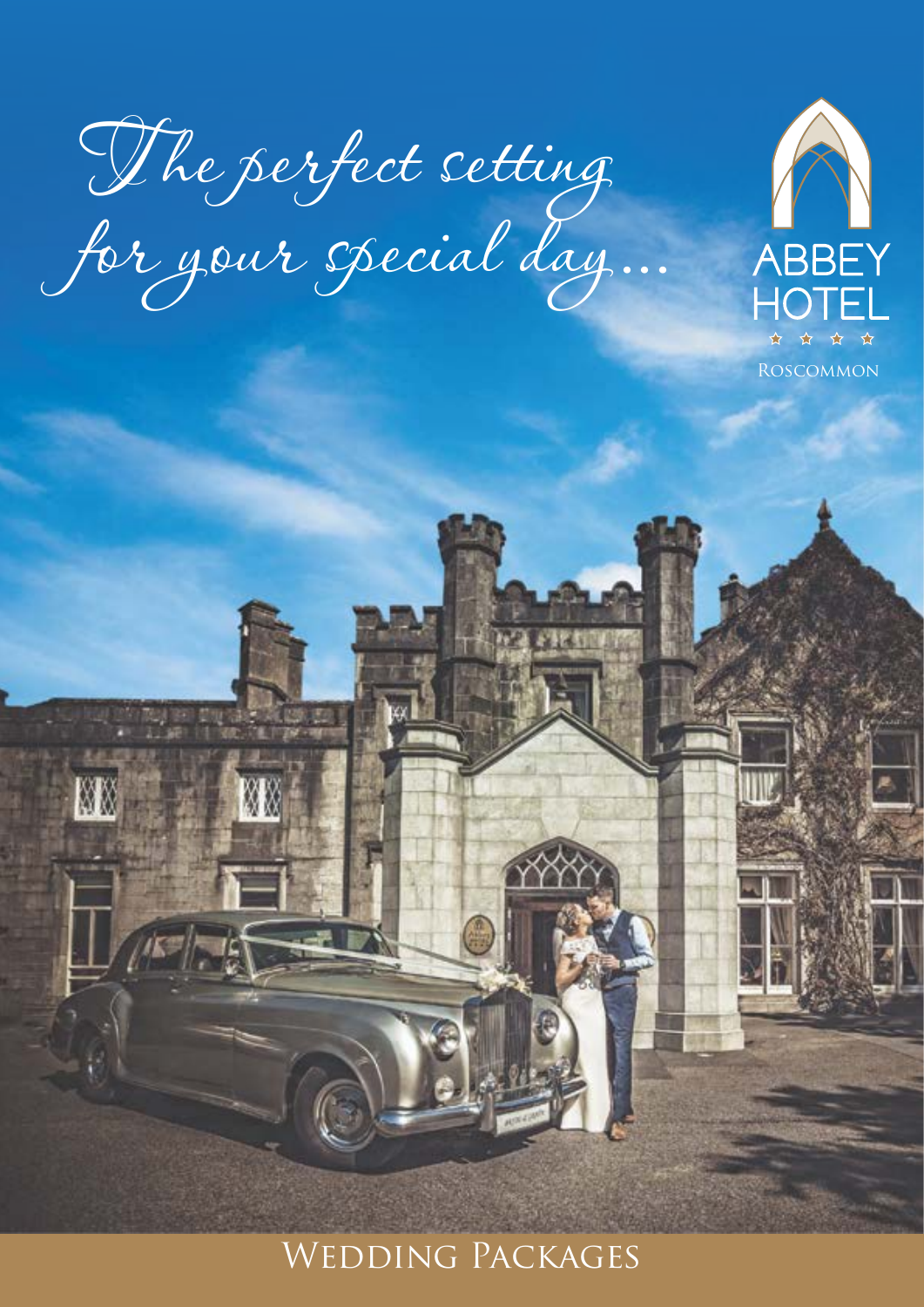

*"You don't love someone for their looks, or their clothes, or for their fancy car, but because they sing a song only you can hear."*

# Oscar Wilde



Packages are based on a minimum number of 150 adults, for June, July, August and Christmas week. For all other months, a minimum number of 120 applies. Terms and conditions apply.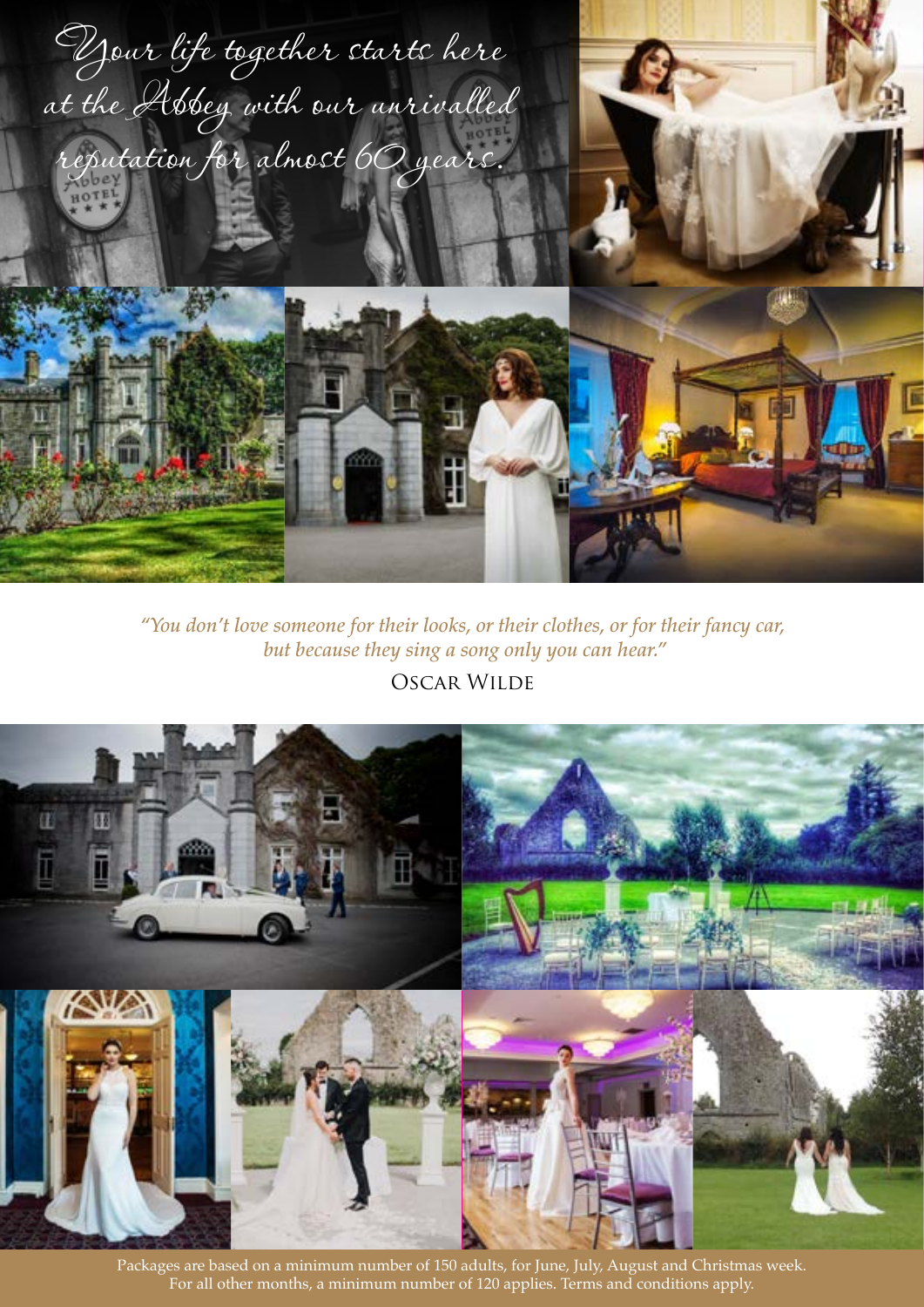Read what our Abbey Couples have to say about their Wedding Day

Janning a wedding from abroad is not a problem when you are<br>working with the professional and hands on wedding team at t<br>4\* Abbey Hotel Roscommon. American bride Elley Tully wante working with the professional and hands on wedding team at the 4\* Abbey Hotel Roscommon. American bride Elley Tully wanted a fairytale outdoor wedding in her husband's home town. Here's what she had to say about her very magical wedding day at the Abbey"We had our ceremony and reception at The Abbey Hotel Roscommon on July 5th 2019. I cannot recommend them enough. Every detail of the day was absolutely perfect. We live in the USA but we knew we wanted to have the ceremony and reception in my Husband's hometown. We planned our wedding from the USA and so we depended so much on the wedding coordinator and the rest of the Abbey staff. They were absolutely fantastic, made sure that all of our requests were taken care of. We had absolutely no worries on the day and we were able to enjoy to the fullest. All of our friends asked us "how are you so calm?" On the day and it was completely due to the care and attention from the wedding coordinator and the Abbey team. There were so many small details that went into the execution of the day. We were so lucky to have the ceremony outside on the Abbey's Beautiful grounds but the whole team was prepared if the weather didn't cooperate. Everyone was commenting that it was one of the

UUR experience with the Abbey when planning our wedding was perfect from start to finish. Lisa was so helpful and attentive when planning every detail from the menu to decor. She took perfect from start to finish. Lisa was so helpful and attentive all the stress out of wedding planning. We have had so many compliments from our guests about the service and food on the day. The meal was delicious and served very efficiently. There was no doubt that everyone had plenty of food and was very satisfied with the meal. The room was beautifully decorated

> with the Abbey candelabras, cherry blossoms and fairy lights and really looked the part. A special thanks to Jacinta and her team for the excellent service, efficiency and lovely, friendly attitude. Thanks also to Tom for overseeing everything; it's not very often you see the owner of a hotel there from start to finish and checking that all the guests

> > were happy with everything. The hotel itself is also a lovely setting and we were able to get very special photographs in the old abbey and on the staircase. We wouldn't hesitate to recommend the Abbey Hotel Roscommon to any couples planning their wedding. With many thanks,

#### - Mairéad and Declan

here shall I<br>start... The<br>is amazing, our wedding was magical. start... The Abbey Hotel

I stayed in the hotel for 3 nights prior to the wedding and I was so well looked after, the staff were fantastic and very welcoming. The morning of our wedding was what I can only describe as

perfect, so relaxed and once again there was lots of fun and laughter with staff and the Grealy family. We had a lot of guests arriving from Dublin, Meath and the USA and they were all made feel so welcome, each guest received top quality service. Our wedding reception was what every girl dreams of, the food was exquisite and the layout was 5 Star. Grounds are stunning, such a treat for photographers! From start to finish it was professional and the wedding coordinator was brilliant, we can't thank her enough. It was without doubt the best day we have ever had and it's all down to the hotel staff and the Grealy family, fantastic people. We will be forever grateful. Magical memories from The Abbey Hotel." -Lorna



Packages are based on a minimum number of 150 adults, for June, July, August and Christmas week. For all other months, a minimum number of 120 applies. Terms and conditions apply.

best wedding they had attended. I can't recommend the Abbey Hotel enough if you want your special day to be absolutely flawless. - Elley Tully USA I's hard to describe how easy and enjoyable it was to deal with the Abbey. We got married there on Saturday 30th November 2019. I booked the wedding after meeting Geraldine back in April or May.<br>She was so helpful kind an Abbey. We got married there on Saturday 30th November 2019. I booked the wedding after meeting Geraldine back in April or May. She was so helpful, kind and had a great idea of what we were looking for. The process from start to finish was so easy. Sarah the wedding coordinator was a dream. So friendly, understanding and helpful. She was an absolute pleasure to deal with. When we walked into the room on Saturday it was breathtaking. It couldn't have been better and bar a few seating problems due to some extra guests, it went off without a hitch. The food was beautiful and everybody had enough. The staff have been so friendly and kind it was just a pleasure to be there. I would do it all over again without a second thought. Thanks guys for your outstanding service and human kindness it has made this sometimes stressful process much easier. - EDEL & KEVIN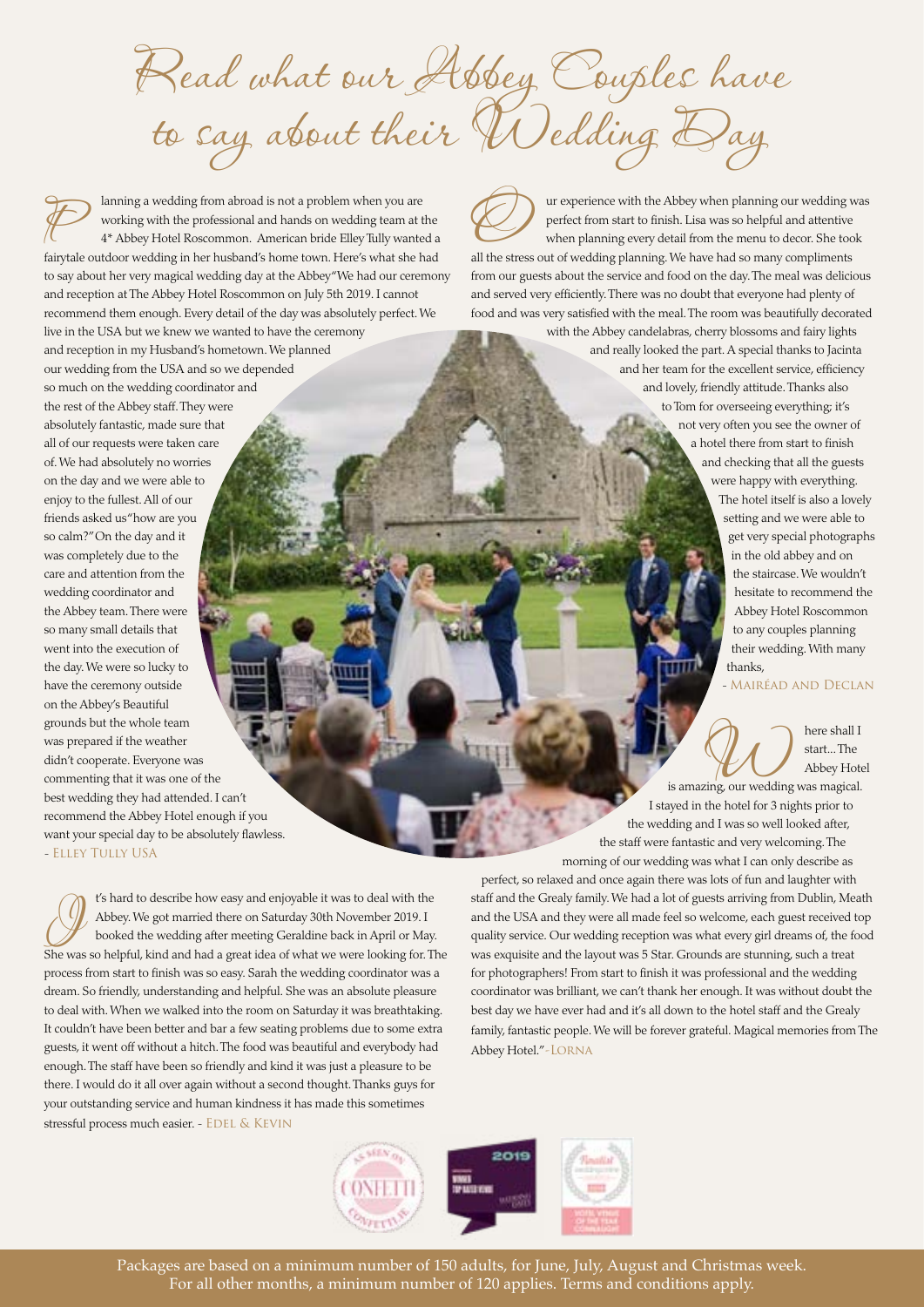Thank you so much for giving us the most fantastic day on 6th<br>April 2019. From the moment we had the pleasure of meeting<br>you, you accommodated us in every way. Nothing was too April 2019. From the moment we had the pleasure of meeting you, you accommodated us in every way. Nothing was too much trouble and our every request was catered for. The attention to detail was second to none, from the drinks reception to table settings and beyond. We had a lot of props that required a lot of set up on the day and Geraldine and her staff listened carefully to what we wanted and set up and displayed everything exactly as we wished. We also have to commend in a special way the Chef, the kitchen personnel and the staff involved in our dinner service. We have received so many compliments from our guests about the food served on the day. The presentation and attention to detail with every dish was amazing. Furthermore, the service received from every staff member was impeccable and truly faultless. We cannot recommend The Abbey highly enough. Its staff instills confidence. They are a pleasure to deal with and are so skilled

at what they do. Geraldine even emailed us some candid photographs she had taken of us on the day – just like a friend or a family member would do! That personal touch provided by The Abbey is in our opinion why it is so special. We enjoyed every moment of our day and we cannot thank Geraldine and her team enough for making our dream day a reality. We are already looking forward to returning to The Abbey and to meeting everyone again. - Sarah & Ciarán

PU<sub>couldn't</sub><br>recommend the Abbey Hotel couldn't

highly enough. We got married on Friday, January 3rd so it's still only sinking in but we had an absolutely fabulous day. From initial discussions with Geraldine right through to the big day every aspect of the organising was made so simple and stress free. The run up to the day was made so much easier due

to the reassurances from Geraldine along with the wedding coordinators Lisa & Sara and the accommodation of our every need. It was a

lovely and relaxed day, which is just what we had hoped for.

Everybody was singing the praises of the food especially those who had special requirements... they were really delighted with their meals from start to finish! Every detail was just perfect and we really were over the moon with the day and just had so much fun.

The staff who we encountered over the two days of the wedding were so friendly, accommodating and on the ball...I tipped my chair over at one stage and one of the staff had it upright before I could even reach down for it. The bar and function room staff were attentive to every detail and the food was fantastic. Sean was brilliant and ensured that our top table and all of our guests were happy. His gentle and kind nature really puts your mind at ease with so much happening on the day.

A special thank you to Geraldine and Tom, Lisa, Sara, Sean, Jacinta and Mark the incredible chef. - ÁINE & KEN

anning a wedding from Canada when you want to get married at home in Ireland is not an easy task. Or so I thought before I started doing it! But I was wrong... and this is only because of the amazing und line are ordinator home in Ireland is not an easy task. Or so I thought before I started wedding co-ordinators and staff at The Abbey Hotel. From the minute we stepped foot inside The Abbey, we knew this is where we wanted to have our wedding.

After our initial meeting, everything was through email as we had to go back to Canada. The staff always stayed in contact with us and made us feel at ease. We organised EVERYTHING while having the Atlantic Ocean between us – decor, menus, function rooms, times! We even organised the booking of rooms for all of our Canadians guests that were travelling over to be with us on our big day! Not for one moment did I feel worried about this as the girls and booking team

were second to none! The Abbey allowed us to do our menu and wine tasting just one week before the wedding! Special treatments like this meant the world to us as we were not able to make it over to Ireland any earlier.

> On our big day things worked like clock work. The team were with us every step of the way and made everything run smoothly. If you have ever dined in The Abbey, you know the food is excellent. It lived up to its reputation on our wedding day also! The charm and the beauty of The Abbey created such a gorgeous backdrop for our pictures (and for the out-of-towners that wanted to bring some beautiful Irish pictures back to Canada!).

After our reception, we were left in the capable, friendly and fun hands of the three young bar staff that served us into the early hours of the morning. They ensured the two brides and all of our guests were well looked after!

On behalf of my wife and I, we would like to thank everyone in The Abbey Hotel for ensuring our wedding day was

the most memorable day in our lives so far. We cannot wait to book in for our anniversary so we can enjoy it again and again!

- Roseanne and Josée

US ust to say thank you so much to Geraldine, Tom Grealy and all the wonderful staff of the Abbey Hotel. They certainly gave us an amazing wedding experience and couldn't have been more the wonderful staff of the Abbey Hotel. They certainly gave us professional and tailored in the handling of our event. Everyone has come away from the experience talking about how wonderful the hotel is.

- James & Elaine



Packages are based on a minimum number of 150 adults, for June, July, August and Christmas week. For all other months, a minimum number of 120 applies. Terms and conditions apply.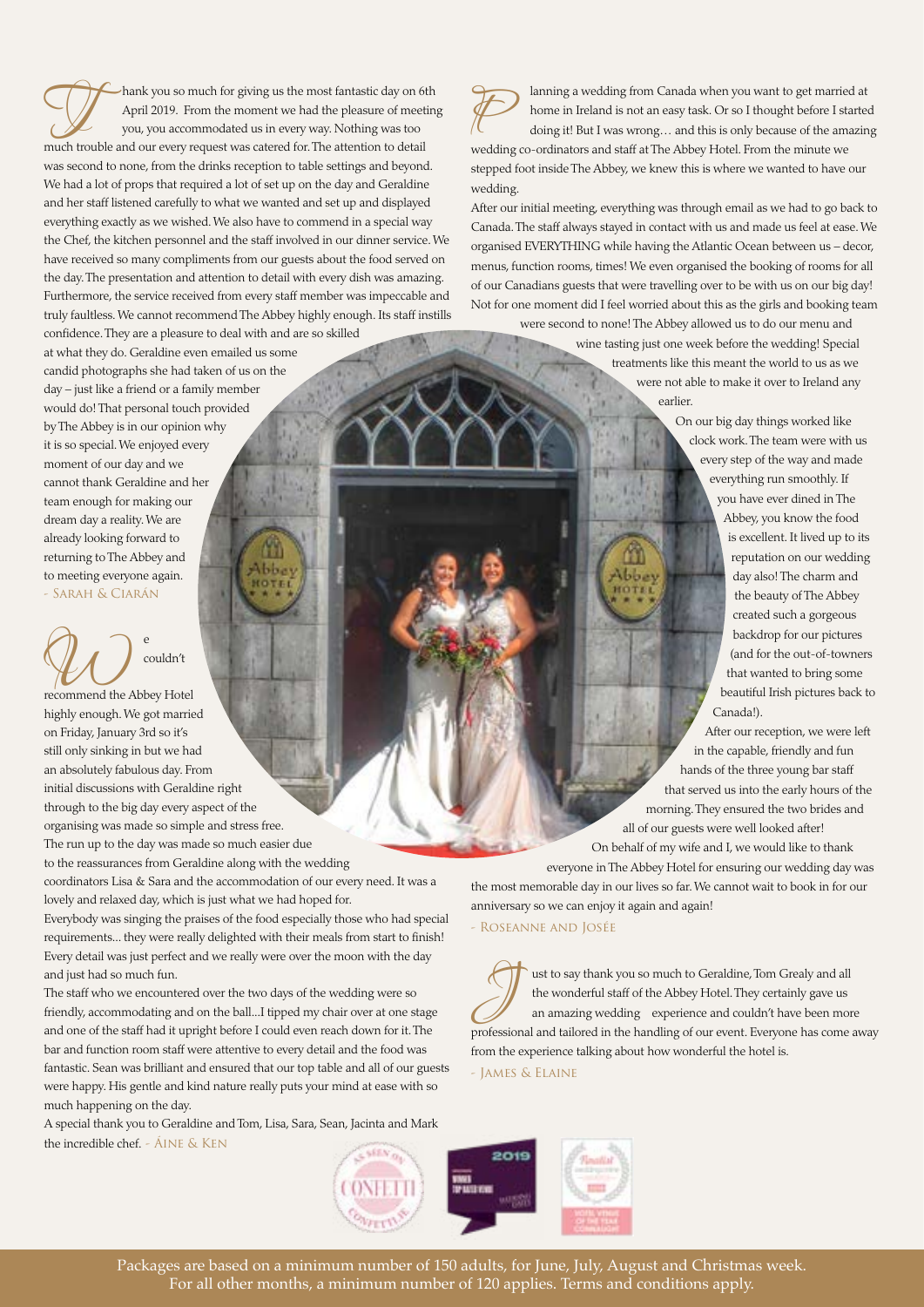

The Classic Package

Red Carpet & Chilled Sparkling Wine Reception for Bridal Party on Arrival Chilled Sparkling Wine with Fresh Strawberries Mini Homemade Scones with Raspberry Preserve & Fresh Cream Tea/Coffee & Biscuits on arrival for guests

Superb 5 Course Meal

(Choose from our selection of menu package options. Supplements apply to some choices.)

After Dinner Mints

3 Servings of House Select Red and White Wine served with Meal

Luxury Abbey Designer Chiavari Chairs Elegant Table Centrepiece with Night Lights

The Abbey Supper:

Selection of freshly cut finger sandwiches served with two hot finger food option

(Cocktail Sausages, Spring Rolls, Chicken Dippers, or Potato Wedges)

Tea / Coffee

Bridal Suite with Four Poster Bed for the Night of Your Wedding

Choose 1 of the following: Abbey Hotels Fully Stocked Sweet Cart or L.O.V.E Letters

## **€62.00 per person**

Packages are based on a minimum number of 150 adults, for June, July, August and Christmas week. For all other months, a minimum number of 120 applies. Terms and conditions apply.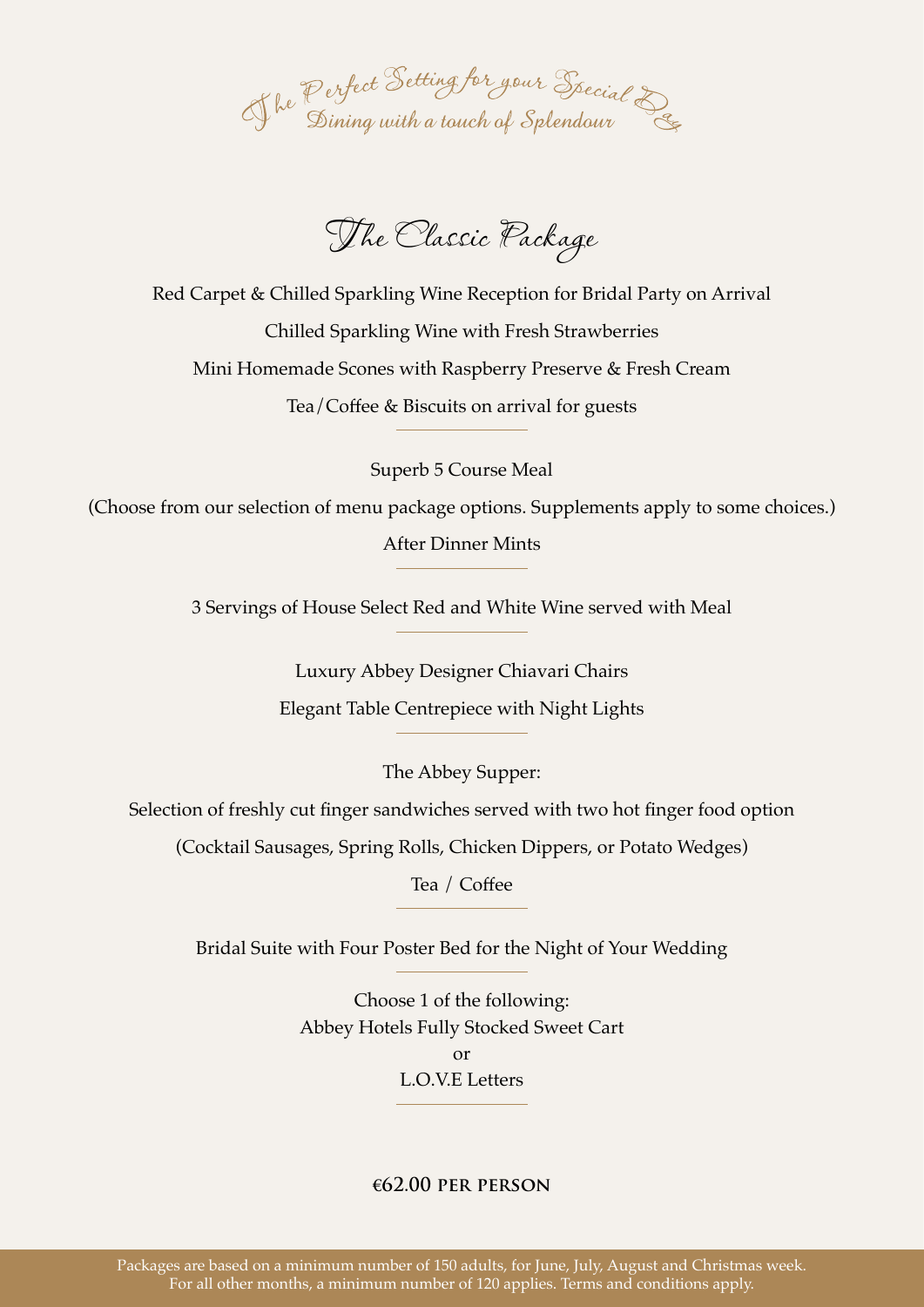

The Signature Package

Red Carpet & Champagne reception for Bridal Party on arrival Chilled Sparkling Wine with Fresh Strawberries & Abbey Hotel Signature Cocktail Selection of Finger cut Sandwiches Freshly Baked Mini Scones with Raspberry Preserve and Fresh Cream Tea / Coffee and a selection of Biscuits on arrival for all guests

Superb 5 Course Meal (Choose from our selection of menu package options. Supplements apply to some choices) After Dinner Mints

3 Servings of House Select Red and White Wine served with Meal

Bridal Suite with Four Poster Bed for the Night of Your Wedding Plus two Additional Complimentary Bedrooms

Champagne Breakfast for Bride & Groom served to Room

Luxury Abbey Designer Chiavari Chairs Elegant Table Centrepiece with Night Lights or The Abbey cherry blossoms

The Abbey Supper:

Selection of freshly cut finger sandwiches served with a choice of two hot finger food options (Cocktail Sausages, Spring Rolls, Chicken Dippers or Potato Wedges) Tea / Coffee

Choose one of the Following: Elegant Double Draped Backdrop Your Wedding Flowers include 3 Bouquets, 3 Button Holes, Parents' Lapel Flowers L.O.V.E Letters

> The Abbey's Treat: Choose One Extra Sparkling wine Toast Drink for the Speeches Abbeys fully stocked Sweet & Treat Cart Selection of Canapés on Arrival or Selection of Bottled Beers on Arrival (30 Bottles)

## €**67.00 per person**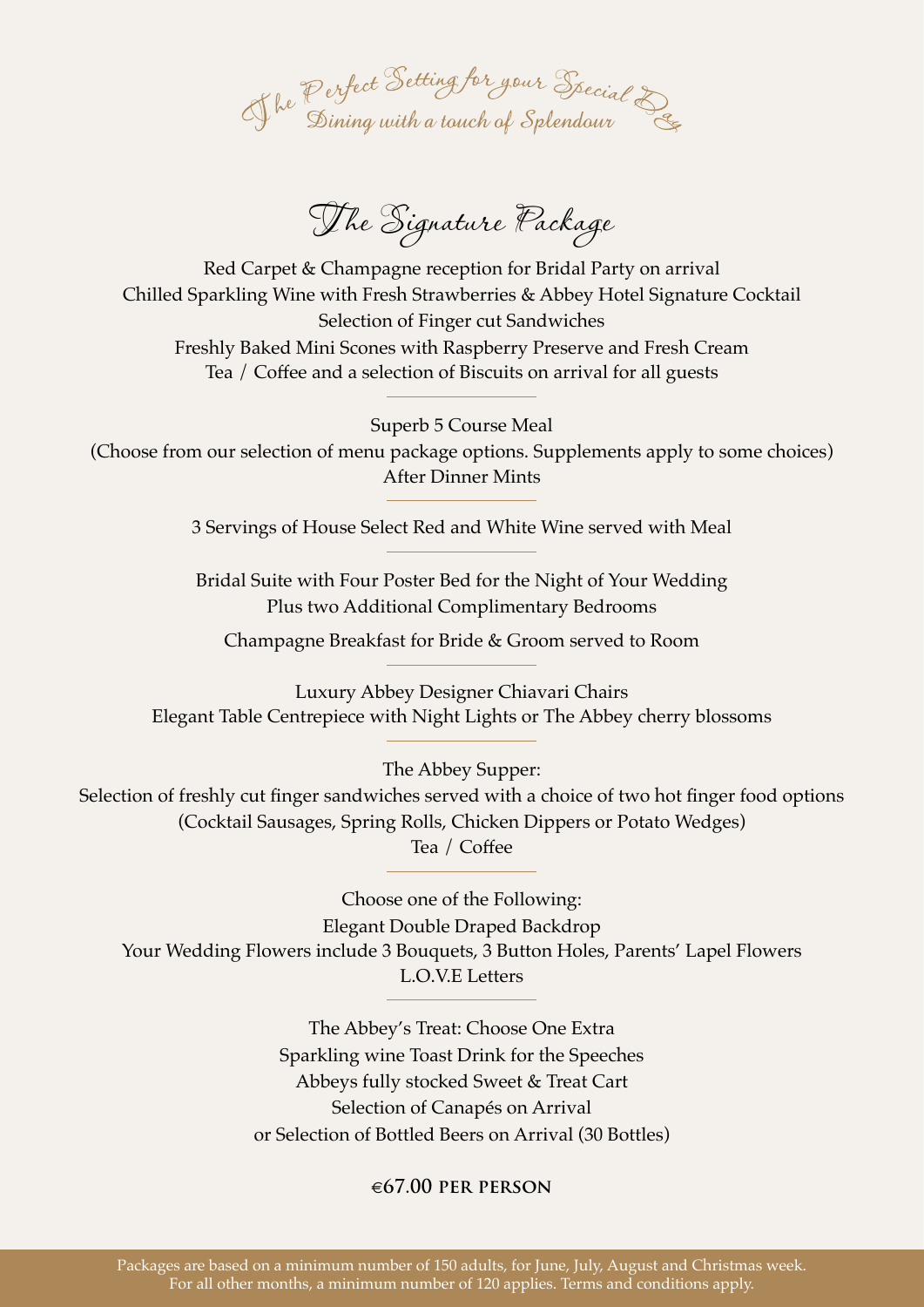

The Ultimate Package

Red Carpet & Champagne reception on arrival for the bridal party Chilled Sparkling wine with fresh Strawberries & Selection of Bottled Beers for all guests on arrival Selection of 2 Hot & 2 Cold Canapés Mini Scones with Cream & Jam Selection of Chef's Sandwiches Tea/Coffee & Homemade Cookies

Superb 5 Course Meal (Choose from our selection of menu package options) After Dinner Mints

3 Servings of House Select Red and White Wine served with Meal

The Ultimate Abbey Supper Selection of Sandwiches & Wraps, Plus choose 3 options from our evening buffet menu. Served with Tea/Coffee. Late Night Nibbles (Selection of Sandwiches with Tayto Crisps served at 2am)

Bridal Suite with Four Poster Bed for the Night of Your Wedding Plus two Additional Complimentary Bedrooms Champagne Breakfast for Bride & Groom served to Room

Luxury Abbey Designer Chivari Chairs with our Elegant Table Centrepieces Choose from 3 options.

Your Wedding Cake from our Select Suppliers Your Wedding Flowers include 3 Bouquets, 3 Button Holes, Parents' Lapel Flowers L.O.V.E. Letters Elegant Double Draped Backdrop

The Abbeys Treat: Choose One Extra 1st Year Anniversary Stay B&B for you both The Abbey sweet and treat cart Sparkling Wine Toast drink for the speeches Abbey House Cocktail or Hot Whiskeys for your arrivals reception (Amount based on final number)

#### €**77.00 per person**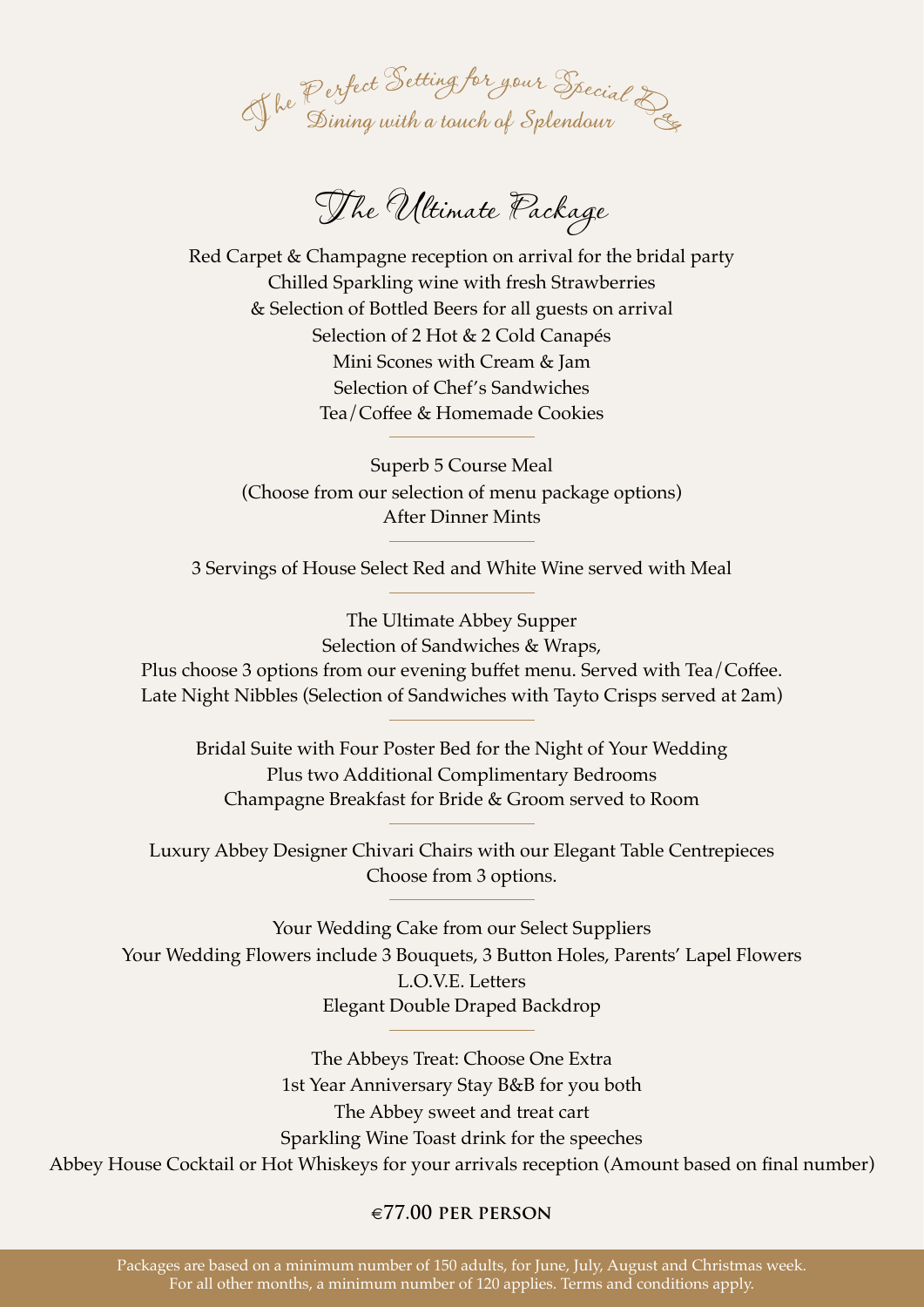

Dining Package Selection

## STARTERS (CHOICE OF ONE STARTER)

Bacon & Crouton Salad with Toasted Pine Nuts & a Basil Vinaigrette Shrimp & Pineapple Salad; Marie Rose Dressing Duet of Melon Platter with a Strawberry Coulis Chicken & Mushroom Vol-au-Vent Chicken Caesar Salad with Parmesan Shavings SOUPS Fresh Cream of Carrot & Coriander Soup

Fresh Cream of Vegetable Soup Fresh Cream of Leek & Potato Soup Roast Parsnip & Apple Soup Fresh Cream of Mushroom Soup Soup is served with Rolls & Butter

## MAIN COURSES (CHOICE OF TWO MAIN COURSES)

Supreme of Free Range Chicken with Mushroom Ragout & Thyme Beurre Blanc Roast Stuffed Turkey & Honey Glazed Ham Grilled Fillet of Hake with a Provencal Cream Baked Cod Fillet, Pistachio & Oatmeal Crust Prime Roast Sirloin of Beef au Jus

# VEGETARIAN OPTION

Penne Pasta with Roasted Vegetables & a Parmesan Cream Sauce Spinach Ravioli au Gratin Chick Pea & Butter Bean & Tomato Ragout Vegetable Stir-fry with Savoury Rice Roast Vegetable & Goats Cheese Tartlet

## All Main Courses are served with a Selection of Fresh Market Vegetables & Potatoes

| <b>DESSERT</b> (CHOICE OF TWO DESSERTS)        | Cream Filled Profiteroles with a Chocolate Sauce |
|------------------------------------------------|--------------------------------------------------|
| <b>Baileys Cheesecake Chantilly</b>            | Pavlova Nest with Crème Chantilly & Seasonal     |
| Baked Apple & Cinnamon Tartlet; Anglaise Sauce | Fruits                                           |

#### or

Abbey Desserts Medley (Fresh Fruit Pavlova, Profiteroles, and Bailey's Mousse Filled Chocolate Cup

# TEA & COFFEE

Freshly Brewed Tea / Coffee

## **\*Please note that a supplement is applied to the package price**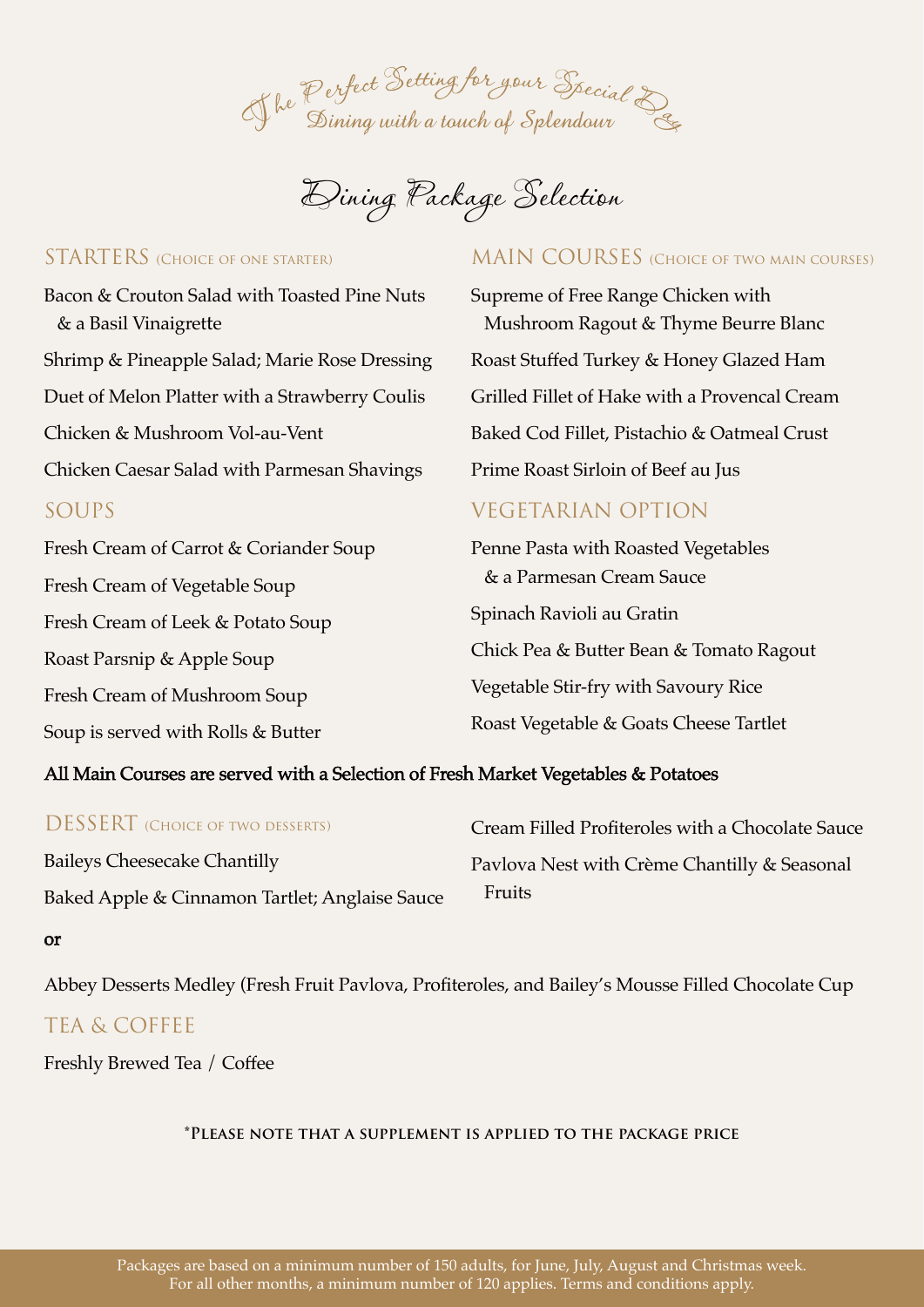

# Supplement Options

## STARTERS Supplements

| Slow Roasted Duck Confit, Red Cabbage                                                        |       |
|----------------------------------------------------------------------------------------------|-------|
| & Sticky Orange Glaze                                                                        | €2.95 |
| Seafood & Spinach Roulade on Mixed Leaves<br>with Chilli & Lime Crème Fraiche Dressing €1.95 |       |
| Warm Smoked Chicken, Spinach & Brie Tartlet<br>with Tomato Relish                            | €2.95 |
| <b>CHOWDER</b>                                                                               |       |
| Seafood Chowder                                                                              | €1.95 |
| Prawn Bisque                                                                                 | €2.25 |
| SORBET                                                                                       |       |
| Sorbet of Choice                                                                             | ∈4.50 |

# VEGETARIAN OPTION

Penne Pasta with Roasted Vegetables & a Parmesan Cream Sauce Spinach Ravioli au Gratin Chick Pea & Butter Bean & Tomato Ragout Vegetable Stir-fry with Savoury Rice

Roast Vegetable & Goats Cheese Tartlet

# MAIN COURSE Supplements

| <b>Fillet of Beef</b><br>on a Spring Onion Mash au Poivre  | €5.00           |
|------------------------------------------------------------|-----------------|
| <b>Honey Roast Half Duckling</b><br>with a Plum Chutney    | €5.00           |
| Roast Spring Roscommon Lamb<br>(available when in season)  | $\in$ POA       |
| <b>Fillet of Seabass</b><br>with Lemon & Fennel Cream      | €3.00           |
| Baked Fillet of Salmon; Chive Beurre Blanc $\epsilon$ 3.00 |                 |
| <b>DESSERTS</b>                                            |                 |
| Baileys & Chocolate Ice Cream Cake                         | $\epsilon$ 1.95 |
| Citrus Lemon Tart with Raspberries                         | $\epsilon$ 1.95 |
| CHEESE SELECTION                                           |                 |

|  | Selection of Irish Cheeses & Biscuits | $\epsilon$ 4.25 |
|--|---------------------------------------|-----------------|
|--|---------------------------------------|-----------------|

### **\*Please note that a supplement is applied to the package price for all guests**

Packages are based on a minimum number of 150 adults, for June, July, August and Christmas week. For all other months, a minimum number of 120 applies. Terms and conditions apply.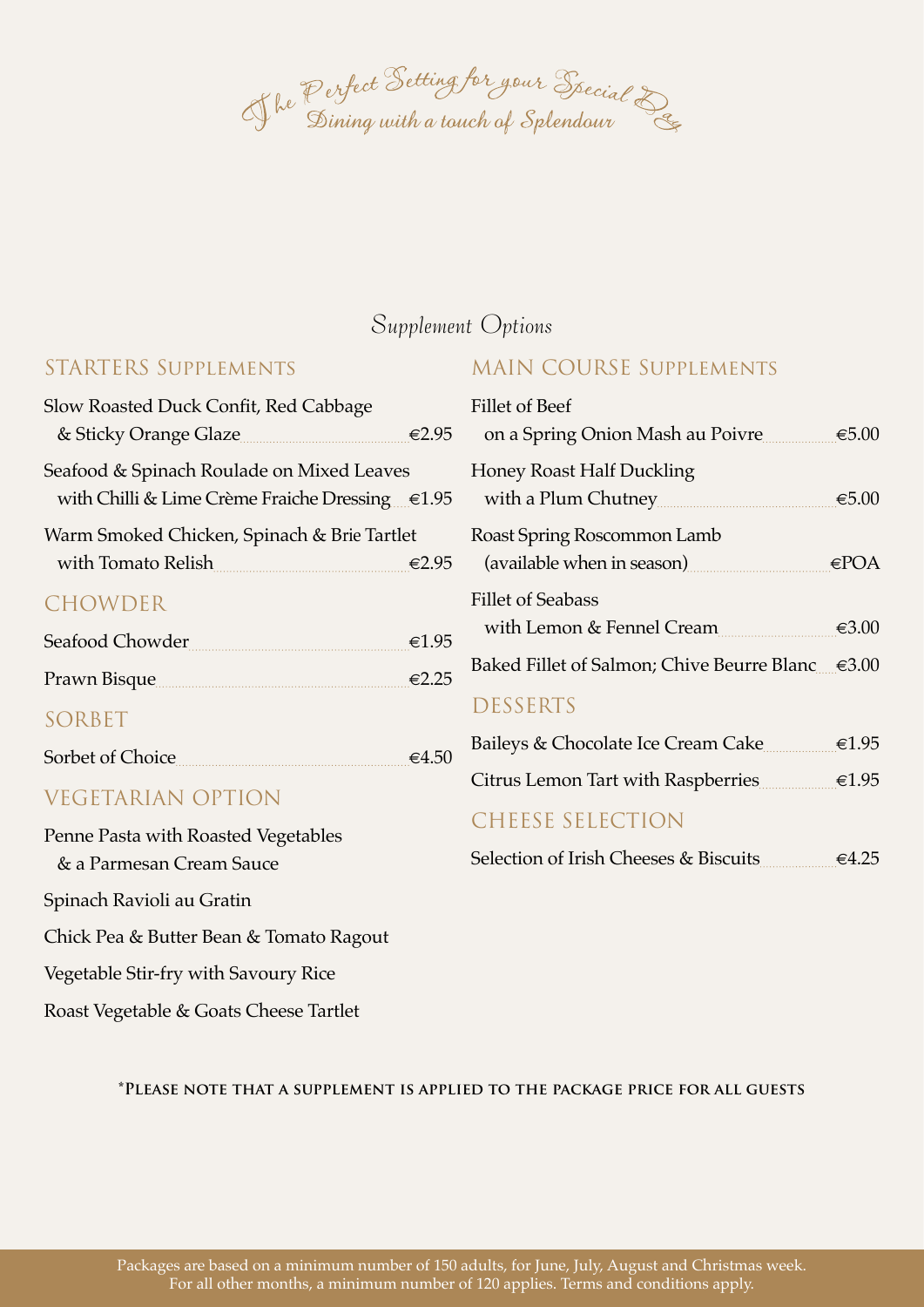

Arrivals Reception Drinks & Canapés

| €4.75 per glass    |
|--------------------|
| $€4.75$ per glass  |
| €5.50 per glass    |
| $€3.50$ per glass  |
| €3.50 per glass    |
| €2.50 supplement   |
| $€4.00$ supplement |
| €5.70 per bottle   |
| €10.00 per glass   |
| €2.50 per person   |
| €3.25 per person   |
| €2.50 per person   |
| €2.50 per person   |
|                    |

Abbey Arrivals Drinks Carts

| The Abbey Prosecco Cart | $€5.00$ per person            |
|-------------------------|-------------------------------|
| The Abbey Gin Bar       | $\epsilon$ 7.50 per person.   |
|                         | Selection of 3 Standard Gins* |
| The Abbey Gin Bar       | <del>€</del> 9.50 per person. |
|                         | Selection of 3 Premium Gins*  |

\*Minimum number of 50 Gins required

Children's Arrivals Package

A jug of freshly-made smoothie, melon and fruit skewers ham/cheese Mini finger sandwiches Sweets and treats - €4.00 per child

Evening Reception

| Tea / Coffee and a selection of Sandwiches | €4.75 per portion           |
|--------------------------------------------|-----------------------------|
| Cocktail Sausages                          | $\epsilon$ 2.00 per portion |
| Spicy Potato Wedges                        | $\epsilon$ 2.00 per portion |
| Chicken Dippers                            | $€2.50$ per portion         |
| Sausage Rolls                              | €2.75 per portion           |
| Mini Spring Rolls                          | €2.75 per portion           |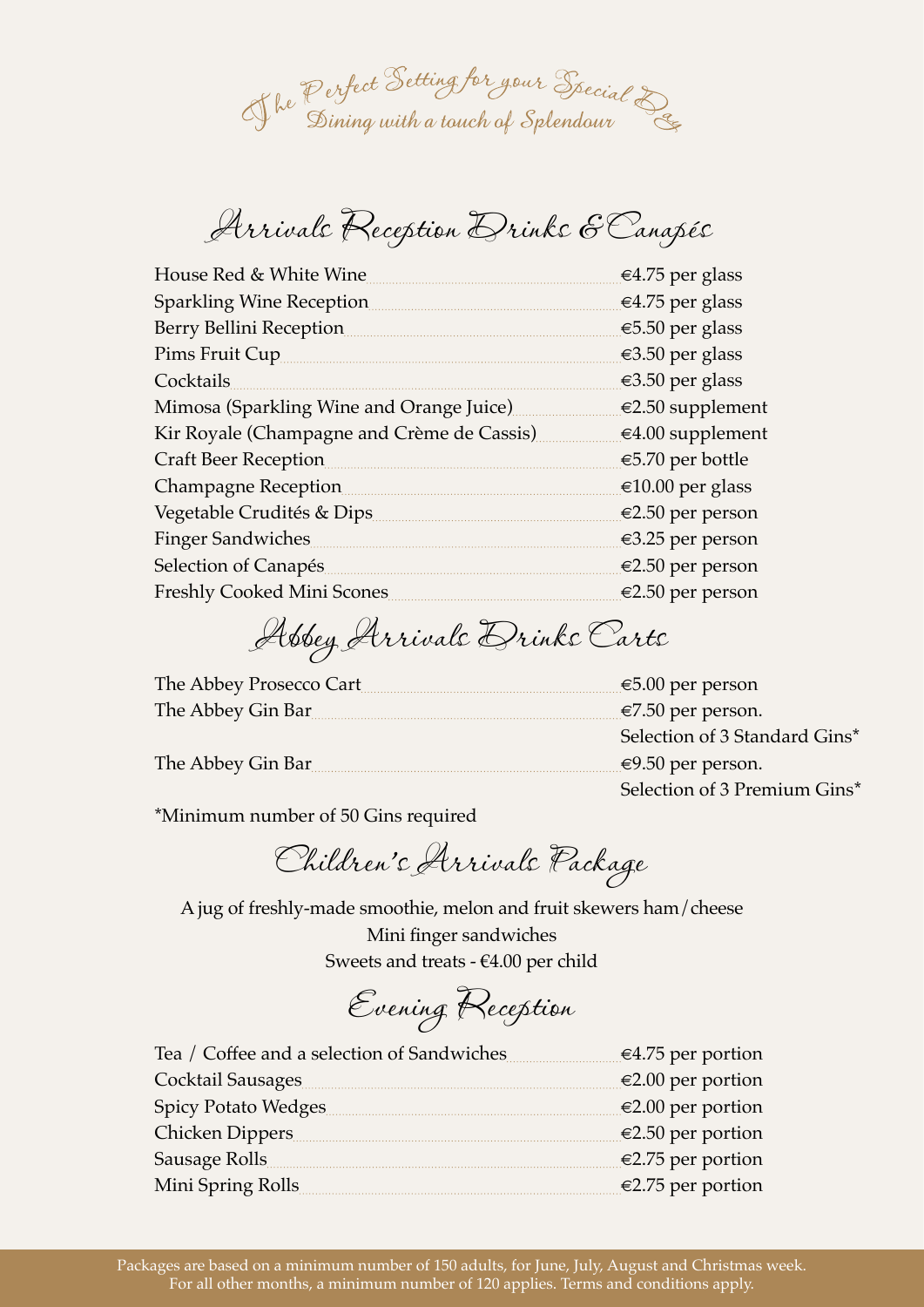of he Perfect Setting for your Special D<br>Sining with a touch of Splendour

# With Our Compliments

- Only ONE wedding per day in the Hotel
- Champagne drinks reception for Bridal Party on arrival on a Lantern Style red carpet
- Crisp white linen for your tables and luxury Abbey Chiavari chairs
- Chair covers and sash (supplement of €2 per chair applies)
- Personalised menu cards
- Table Centerpieces with Night Lights and use of cake stand and decorative knife
- Stunning locations for photographs; 18th Century Castle Manor, Dominican Abbey Ruins, and manicured gardens
- Ample free car parking for all your guests
- Dedicated Wedding Co-Ordinator and management team, overseeing every aspect of your wedding, both before and after your big day
- Licensed for Civil ceremonies (indoor and outdoor)
- Complimentary stay in our Bridal Suite for our wedding couple on the night of your wedding
- Breakfast delivered to the Bridal Suite on the following morning
- Special discounted wedding accommodation rates for your family and friends